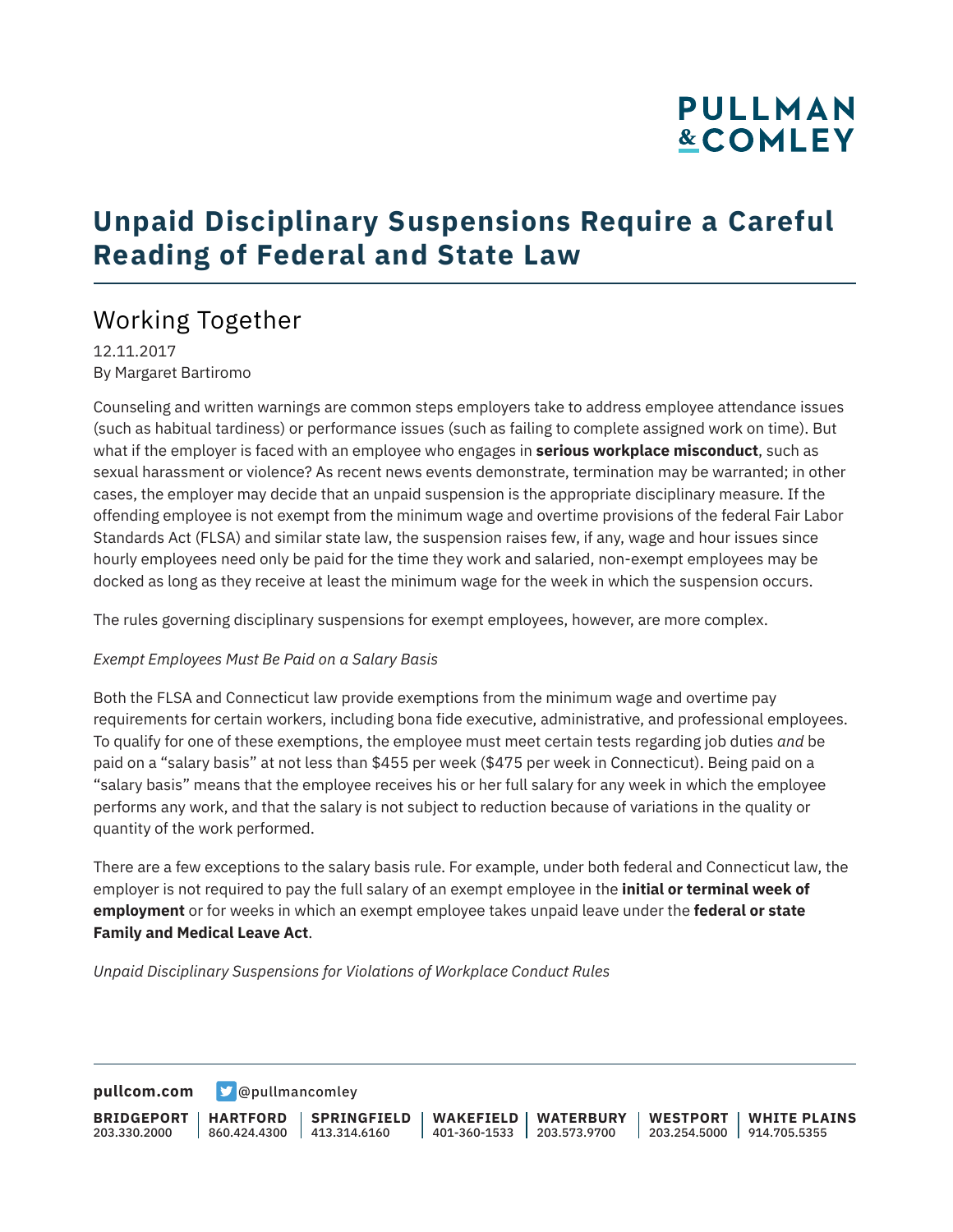# **PULLMAN &COMLEY**

#### Unpaid Disciplinary Suspensions Require a Careful Reading of Federal and State Law

Both federal and state law also recognize an exception to the salary basis requirement for **unpaid suspensions** imposed on exempt employees for **serious violations of workplace conduct rules**, such as unlawful harassment or violence. Prior to 2004, both laws provided that deductions from the salary of an exempt employee could only be made if the suspension lasted **a week or more**, but in 2004 the federal regulations were amended to allow deductions in connection with suspensions of **one or more full days** (29 CFR §541.602(b)(5)). Connecticut, however, never adopted a similar revision. (Regs. Conn. State Agencies  $§31-60-14(b)(4), §31-60-15(b)(4)$  and  $§31-60-16(b)(4)$ .

When federal and state law govern the same subject area, the employer must comply with both laws, and if the two laws are inconsistent, the employer must comply with the law that provides greater protection to the employee. Federal law and Connecticut law both permit deductions when the disciplinary suspension lasts at least a week. But which law provides greater protection for the employee when the suspension is for less than a week? The U.S. Department of Labor seems to suggest that federal law does because it allows the employer to impose a shorter unpaid suspension; as the preamble to the 2004 revisions states, allowing unpaid disciplinary suspensions of less than a week "will avoid harsh treatment of exempt employees— in the form of a full-week suspension— when a shorter suspension would be appropriate." But many people probably would say that Connecticut law really is more protective of the employee; that is, since Connecticut prohibits docking an exempt employee's pay for disciplinary suspensions lasting less than a week, suspensions that last only a few days must be **paid**. (We're not aware of a court or administrative ruling on this precise issue.)

#### *The Bottom Line*

Connecticut employers should apply the following rules when imposing disciplinary suspensions on exempt employees for violations of workplace conduct rules:

- A suspension may be **unpaid** if it lasts for **a week or longer**.
- A suspension must be **paid** if it is of **short duration** (i.e., less than a week).

Finally, federal law requires that disciplinary suspensions imposed for non-compliance with a workplace conduct rule be carried out pursuant to **a written policy applicable to all employees (**29 CFR §541.602(b) (5)). The written policy must be sufficient to put employees on notice that they could be subject to an unpaid disciplinary suspension. Connecticut does not have a similar requirement. Since having a written policy provides greater protection to employees than not having a written policy, Connecticut employers must follow the federal law here and **adopt a written policy**.

Federal laws do not preempt state laws that provide greater protection to the employee, but determining which law provides greater protection is not always easy, and getting it wrong can cost the employer in a big way. A practice of making improper deductions could trigger a loss of the exemption, subjecting the employer